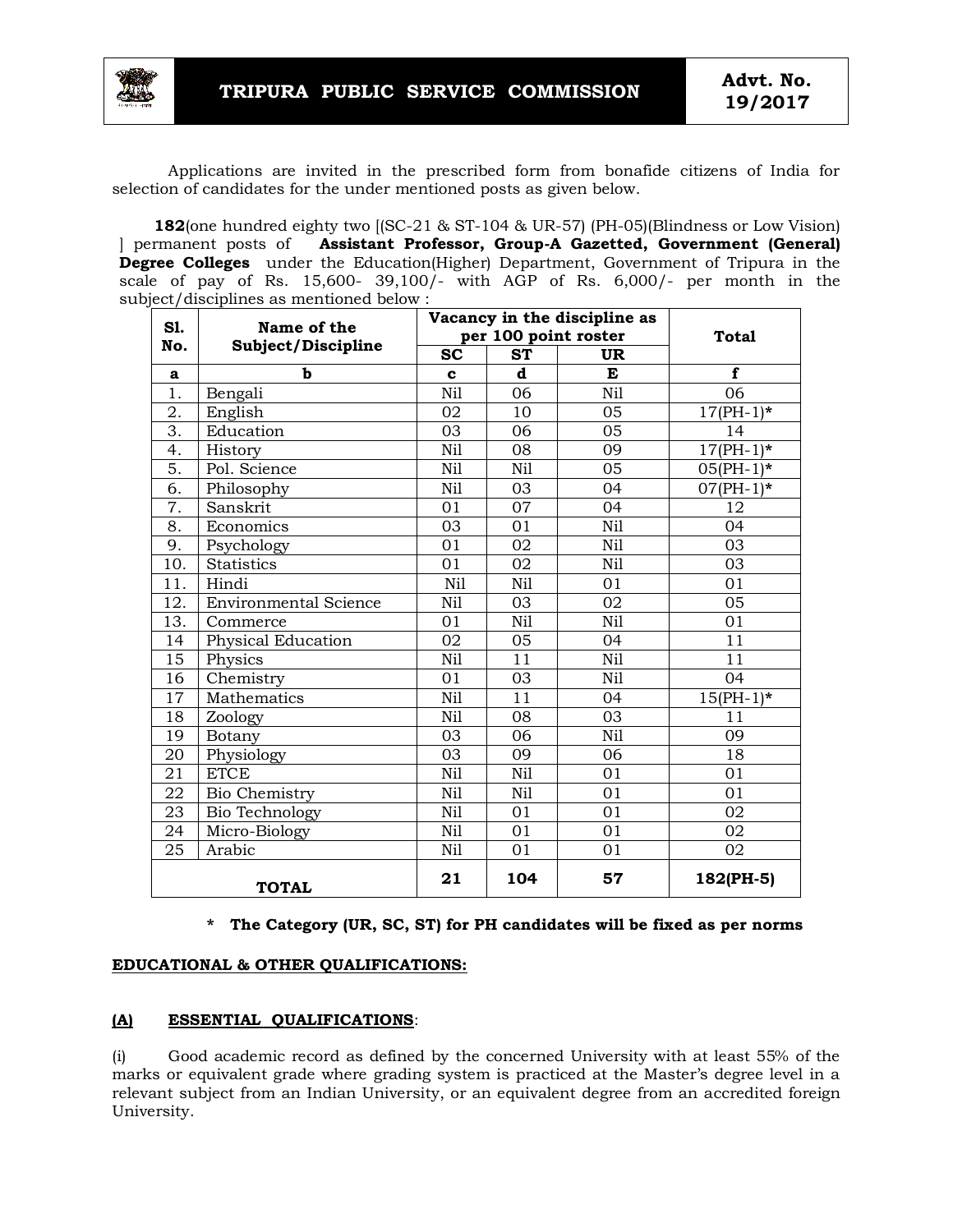(ii) Besides fulfilling the above qualifications, the candidates should have cleared the National Eligibility Test (NET) conducted by UGC, CSIR or similar test accredited by the UGC like SLET/SET.

(iii) NET/SLET/SET shall not be required for such Masters Degree Programmes in disciplines for which NET/SLET/SET accredited test is not conducted subject to the conditions stipulated in the UGC Regulations, 2009 of 23-09-2009.

# **(B) ESSENTIAL QUALIFICATIONS FOR ENGINEERING & TECHNOLOGY DISCIPLINE**:

(i) Master's Degree with 55% marks in the appropriate branch of Engineering (Engg.) & Technology (Tech).

## **(C) Relaxation allowed**:

(i) A relaxation of 5% may be provided at the Graduate and Master's level for the SC/ST/Differently-able(Physically handicapped) categories for the purpose of eligibility and for assessing good academic record during direct recruitment to teaching positions. Rounding off of marks to make it to 55% or 50% as the case may be through grace mark procedure etc., by Universities is not permissible for claiming relaxation.

(ii) A relaxation of 5% may be provided, from 55% to 50% of the marks to the Ph.D Degree holders, who have passed their Master's Degree prior to 19th September, 1991.

(iii) Holders of Ph.D degree as on the date of Notification of the UGC Regulations, 2009( i.e. 23-09-2009 ) alongwith those candidates who were awarded a Ph.D degree through a process of admission, registration, course work and external evaluation as laid down in the UGC(Minimum Standards and Procedure for award of M.Phil/Ph.D Degree), Regulations, 2009 and so adopted by the University, shall be exempted from NET/SLET/SET.

## **(D) DESIRABLE**:

Knowledge in Bengali and Kok-barak.

**Age:-** Up to 40 years as on **04.11.2017** Upper Age-limit is relaxable by 5(five) years in case of SC, ST, Differently abled (PH) candidates and Government Servants, provided that the Govt. servants of SC/ST/ Differently abled (PH) category shall not get this relaxation over and above the general relaxation of 5 (five) years available to them.

The last date of receiving application is **04.11.2017**. The application(s) received after the closing date will not be entertained.

**The applications along with necessary documents (regarding Qualification from Madhyamik onwards, Permanent Residence Certificate, Citizenship and Age proof Certificates, etc and API Calculation Sheet on the basis of Commission's Notification No.F.11(36)-Rectt./TPSC/2014 (Vol-II) dated 25.07.2016.) should be addressed to the Secretary, TPSC, Agartala, West Tripura and submitted in the Tripura Public Service Commission Secretariat during working hours.**

#### **Other Important information:-**

**(1)** The number of post to be filled up is subject to increase or decrease following requisition of the Department.

**(2) Prescribed Form availability:-** The 4(four) pages Application Form printed in colour font will be available from all Branches/Extension counters of **Tripura Gramin Bank** in the State of Tripura on deposit of the prescribed **Recruitment Fee through the Special Deposit Slip to the Account No. 14711 in favour of the Secretary, T.P.S.C.** in the same Branch/Extension counter as a single window system without any extra charge/Commission from the candidates.

In addition, the said prescribed Form **printed in colour font (A4 size 90 GSM paper)**  can also be down loaded from the Website http://www.tpsc.gov.in and in that case, the prescribed Recruitment Fee is to be paid to the **Account No.31176521319** of the State Bank of India (core banking branches) in favour of **the Secretary, Tripura Public Service**